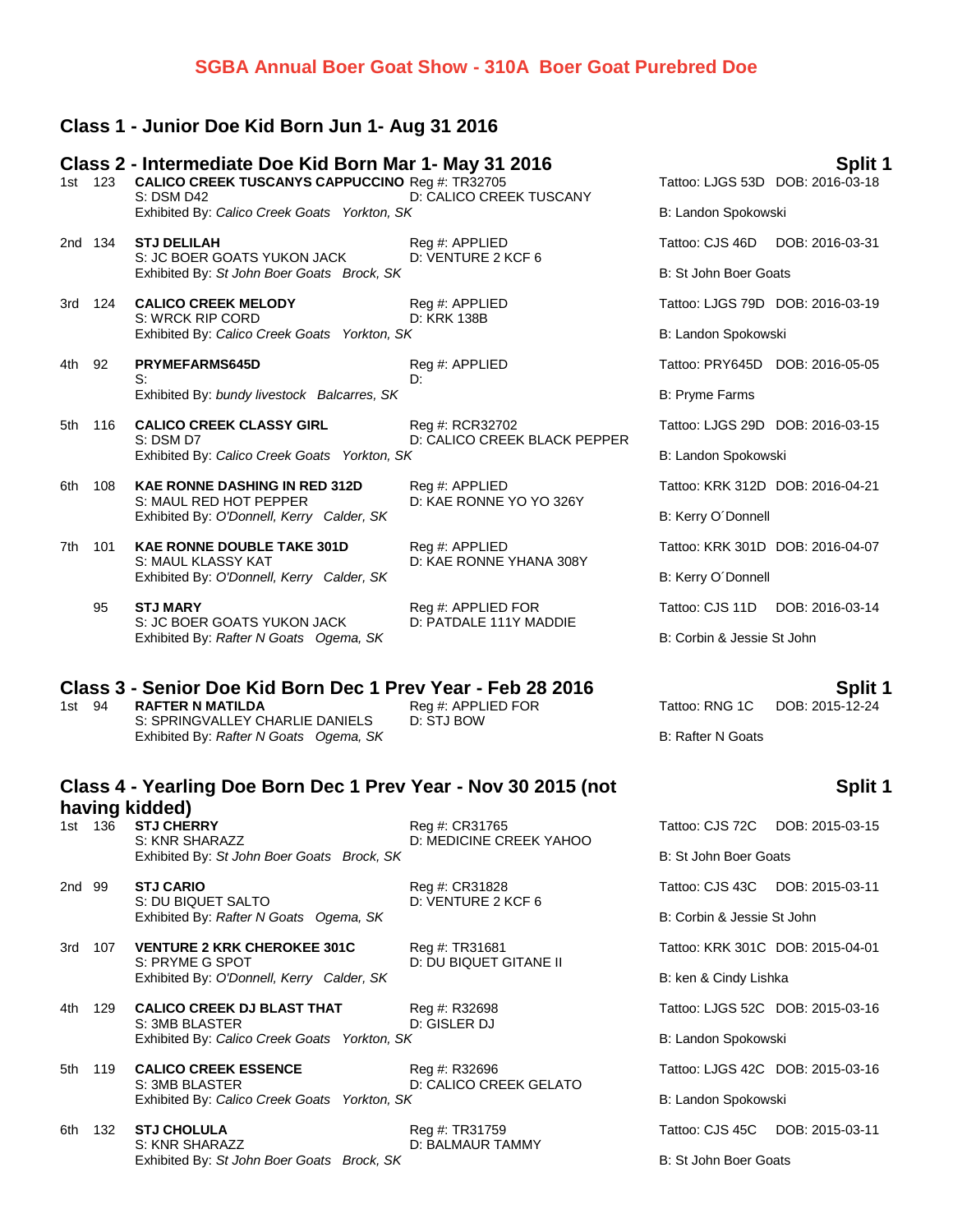| 1st 123<br><b>CALICO CREEK TUSCANYS CAPPUCCINO Reg #: TR32705</b><br>Tattoo: LJGS 53D DOB: 2016-03-18<br><b>S: DSM D42</b><br>D: CALICO CREEK TUSCANY<br>Exhibited By: Calico Creek Goats Yorkton, SK<br>B: Landon Spokowski<br><b>STJ CHERRY</b><br>Tattoo: CJS 72C DOB: 2015-03-15<br>2nd 136<br>Reg #: CR31765<br>D: MEDICINE CREEK YAHOO<br>S: KNR SHARAZZ<br>B: St John Boer Goats<br>Exhibited By: St John Boer Goats Brock, SK<br>Split 1<br>Class 6 - Yearling Doe Born Dec 1 Prev Year - Nov 30 2015 (having<br>kidded)<br><b>STJ CADIZ</b><br>97<br>Reg #: CR31830<br>Tattoo: CJS 42C<br>DOB: 2015-03-11<br>D: VENTURE 2 KCF 6<br>S: DU BIQUET CRISTOBAL<br>Exhibited By: Rafter N Goats Ogema, SK<br>B: Corbin & Jessie St John<br>Class 7 - Doe Born Dec 1 Prev Year - Nov 30 2014 (kidded this year)<br>Split 1<br>Reg #: CAN]TR31109<br>1st 98<br><b>STJ BOW</b><br>Tattoo: CJS 14B DOB: 2014-03-23<br>S: MARYBER GOLDROY<br><b>D: BALMAUR THELUGI</b><br>Exhibited By: Rafter N Goats Ogema, SK<br>B: Corbin & Jessie St John<br><b>VENTURE 2 KCF NATTIE</b><br>Reg #: TR30223<br>2nd 133<br>Tattoo: KCF 116B DOB: 2014-03-19<br>D: SOUTH COAST NADIRA 19U<br>S: PRYME G-SPOT<br>Exhibited By: St John Boer Goats Brock, SK<br>B: Ken & Cindy Lischka<br><b>KAE RONNE BIAN 303B</b><br>Reg #: TR30118<br>Tattoo: KRK 303B DOB: 2014-04-08<br>3rd 104<br>S: MAUL RED HOT PEPPER<br>D: KAE RONNE ULA 321U<br>Exhibited By: O'Donnell, Kerry Calder, SK<br>B: Kerry O'Donnell<br><b>CALICO CREEK PEPPERMINT</b><br>Reg #: CR32695<br>Tattoo: LJGS 16B DOB: 2014-03-08<br>4th 120<br>D: KAE RONNE WALIDAH<br>S: MAUL RED HOT PEPPER<br>B: Landon Spokowski<br>Exhibited By: Calico Creek Goats Yorkton, SK<br>Class 8 - Doe Born Before Nov 30 2013 (kidded this year)<br>Split 1<br><b>DU BIQUET CAFEINE</b><br>Reg #: TR27327<br>1st 93<br>Tattoo: ERL Z31 DOB: 2012-03-09<br>S: SHOW ME BOERS RIGHTEOUS COMET D: DU BIQUET CAROUBE<br>Exhibited By: Deep Lake Land & Livestock Indian Head, SK<br>B: Chevrerie Du Biquet<br><b>KAE RONNE ALLEGRA 304A</b><br>Tattoo: KRK 304A DOB: 2013-04-10<br>2nd 100<br>Reg #: CR20190<br>D: KG RAQUELLE 341R<br>S: MAUL CRACKER JACK<br>Exhibited By: O'Donnell, Kerry Calder, SK<br>B: Kerry O'Donnell<br>113<br><b>KAE RONNE WALIDAH</b><br>Tattoo: KRK 309W DOB: 2009-03-31<br>Reg #: CR24312<br>3rd -<br><b>D: KG RAQUELLE</b><br>S: RAM H CISCO<br>Exhibited By: Calico Creek Goats Yorkton, SK<br>B: Kerry O'Donnell<br>126<br><b>NADEAU MORISETTE FLASHY ELECTRA</b> Reg #: TR28576<br>Tattoo: FNM 129A DOB: 2013-03-17<br>4th<br>D: NADEAU MORISETTE ELIA<br>S: AABG FLASHY YANKEE<br>Exhibited By: Calico Creek Goats Yorkton, SK<br>B: Ferme Nadeau Morisette<br><b>KAE RONNE ZENNA 302Z</b><br>102<br>Reg #: APPLIED<br>Tattoo: KRK 302Z DOB: 2012-04-07<br>5th<br>D: KAE RONNE UNBOUND 320U<br>S: MAUL JACKPOT<br>Exhibited By: O'Donnell, Kerry Calder, SK<br>B: Kerry O'Donnell<br><b>NADEAU MORISSETTE ELIA</b><br>96<br>Reg #: TR23975<br>Tattoo: FNM 08W DOB: 2009-04-12<br>6th<br>S: DU BIQUET KAYAK<br>D: BELLES AMOURS BRITHANY<br>Exhibited By: Rafter N Goats Ogema, SK<br>B: Ferme Nadeau Morissette<br>106<br><b>KAE RONNE YO 325Y</b><br>Reg #: TR26766<br>Tattoo: KRK 325Y DOB: 2011-07-06<br>7th<br><b>S: TREELINE MUSTANG</b><br>D: RAM H RHYME 465R<br>Exhibited By: O'Donnell, Kerry Calder, SK<br>B: | <b>Doe</b> | <b>Class 5 - Junior Champion and Reserve Junior Champion Purebred</b> |  | Split 0 |
|----------------------------------------------------------------------------------------------------------------------------------------------------------------------------------------------------------------------------------------------------------------------------------------------------------------------------------------------------------------------------------------------------------------------------------------------------------------------------------------------------------------------------------------------------------------------------------------------------------------------------------------------------------------------------------------------------------------------------------------------------------------------------------------------------------------------------------------------------------------------------------------------------------------------------------------------------------------------------------------------------------------------------------------------------------------------------------------------------------------------------------------------------------------------------------------------------------------------------------------------------------------------------------------------------------------------------------------------------------------------------------------------------------------------------------------------------------------------------------------------------------------------------------------------------------------------------------------------------------------------------------------------------------------------------------------------------------------------------------------------------------------------------------------------------------------------------------------------------------------------------------------------------------------------------------------------------------------------------------------------------------------------------------------------------------------------------------------------------------------------------------------------------------------------------------------------------------------------------------------------------------------------------------------------------------------------------------------------------------------------------------------------------------------------------------------------------------------------------------------------------------------------------------------------------------------------------------------------------------------------------------------------------------------------------------------------------------------------------------------------------------------------------------------------------------------------------------------------------------------------------------------------------------------------------------------------------------------------------------------------------------------------------------------------------------------------------------------------------------------------------------------------------------------------------------------------------------------------------------------------------------------------------------------------------------------------------------------------------------------------------------------|------------|-----------------------------------------------------------------------|--|---------|
|                                                                                                                                                                                                                                                                                                                                                                                                                                                                                                                                                                                                                                                                                                                                                                                                                                                                                                                                                                                                                                                                                                                                                                                                                                                                                                                                                                                                                                                                                                                                                                                                                                                                                                                                                                                                                                                                                                                                                                                                                                                                                                                                                                                                                                                                                                                                                                                                                                                                                                                                                                                                                                                                                                                                                                                                                                                                                                                                                                                                                                                                                                                                                                                                                                                                                                                                                                                        |            |                                                                       |  |         |
|                                                                                                                                                                                                                                                                                                                                                                                                                                                                                                                                                                                                                                                                                                                                                                                                                                                                                                                                                                                                                                                                                                                                                                                                                                                                                                                                                                                                                                                                                                                                                                                                                                                                                                                                                                                                                                                                                                                                                                                                                                                                                                                                                                                                                                                                                                                                                                                                                                                                                                                                                                                                                                                                                                                                                                                                                                                                                                                                                                                                                                                                                                                                                                                                                                                                                                                                                                                        |            |                                                                       |  |         |
|                                                                                                                                                                                                                                                                                                                                                                                                                                                                                                                                                                                                                                                                                                                                                                                                                                                                                                                                                                                                                                                                                                                                                                                                                                                                                                                                                                                                                                                                                                                                                                                                                                                                                                                                                                                                                                                                                                                                                                                                                                                                                                                                                                                                                                                                                                                                                                                                                                                                                                                                                                                                                                                                                                                                                                                                                                                                                                                                                                                                                                                                                                                                                                                                                                                                                                                                                                                        |            |                                                                       |  |         |
|                                                                                                                                                                                                                                                                                                                                                                                                                                                                                                                                                                                                                                                                                                                                                                                                                                                                                                                                                                                                                                                                                                                                                                                                                                                                                                                                                                                                                                                                                                                                                                                                                                                                                                                                                                                                                                                                                                                                                                                                                                                                                                                                                                                                                                                                                                                                                                                                                                                                                                                                                                                                                                                                                                                                                                                                                                                                                                                                                                                                                                                                                                                                                                                                                                                                                                                                                                                        |            |                                                                       |  |         |
|                                                                                                                                                                                                                                                                                                                                                                                                                                                                                                                                                                                                                                                                                                                                                                                                                                                                                                                                                                                                                                                                                                                                                                                                                                                                                                                                                                                                                                                                                                                                                                                                                                                                                                                                                                                                                                                                                                                                                                                                                                                                                                                                                                                                                                                                                                                                                                                                                                                                                                                                                                                                                                                                                                                                                                                                                                                                                                                                                                                                                                                                                                                                                                                                                                                                                                                                                                                        |            |                                                                       |  |         |
|                                                                                                                                                                                                                                                                                                                                                                                                                                                                                                                                                                                                                                                                                                                                                                                                                                                                                                                                                                                                                                                                                                                                                                                                                                                                                                                                                                                                                                                                                                                                                                                                                                                                                                                                                                                                                                                                                                                                                                                                                                                                                                                                                                                                                                                                                                                                                                                                                                                                                                                                                                                                                                                                                                                                                                                                                                                                                                                                                                                                                                                                                                                                                                                                                                                                                                                                                                                        |            |                                                                       |  |         |
|                                                                                                                                                                                                                                                                                                                                                                                                                                                                                                                                                                                                                                                                                                                                                                                                                                                                                                                                                                                                                                                                                                                                                                                                                                                                                                                                                                                                                                                                                                                                                                                                                                                                                                                                                                                                                                                                                                                                                                                                                                                                                                                                                                                                                                                                                                                                                                                                                                                                                                                                                                                                                                                                                                                                                                                                                                                                                                                                                                                                                                                                                                                                                                                                                                                                                                                                                                                        |            |                                                                       |  |         |
|                                                                                                                                                                                                                                                                                                                                                                                                                                                                                                                                                                                                                                                                                                                                                                                                                                                                                                                                                                                                                                                                                                                                                                                                                                                                                                                                                                                                                                                                                                                                                                                                                                                                                                                                                                                                                                                                                                                                                                                                                                                                                                                                                                                                                                                                                                                                                                                                                                                                                                                                                                                                                                                                                                                                                                                                                                                                                                                                                                                                                                                                                                                                                                                                                                                                                                                                                                                        |            |                                                                       |  |         |
|                                                                                                                                                                                                                                                                                                                                                                                                                                                                                                                                                                                                                                                                                                                                                                                                                                                                                                                                                                                                                                                                                                                                                                                                                                                                                                                                                                                                                                                                                                                                                                                                                                                                                                                                                                                                                                                                                                                                                                                                                                                                                                                                                                                                                                                                                                                                                                                                                                                                                                                                                                                                                                                                                                                                                                                                                                                                                                                                                                                                                                                                                                                                                                                                                                                                                                                                                                                        |            |                                                                       |  |         |
|                                                                                                                                                                                                                                                                                                                                                                                                                                                                                                                                                                                                                                                                                                                                                                                                                                                                                                                                                                                                                                                                                                                                                                                                                                                                                                                                                                                                                                                                                                                                                                                                                                                                                                                                                                                                                                                                                                                                                                                                                                                                                                                                                                                                                                                                                                                                                                                                                                                                                                                                                                                                                                                                                                                                                                                                                                                                                                                                                                                                                                                                                                                                                                                                                                                                                                                                                                                        |            |                                                                       |  |         |
|                                                                                                                                                                                                                                                                                                                                                                                                                                                                                                                                                                                                                                                                                                                                                                                                                                                                                                                                                                                                                                                                                                                                                                                                                                                                                                                                                                                                                                                                                                                                                                                                                                                                                                                                                                                                                                                                                                                                                                                                                                                                                                                                                                                                                                                                                                                                                                                                                                                                                                                                                                                                                                                                                                                                                                                                                                                                                                                                                                                                                                                                                                                                                                                                                                                                                                                                                                                        |            |                                                                       |  |         |
|                                                                                                                                                                                                                                                                                                                                                                                                                                                                                                                                                                                                                                                                                                                                                                                                                                                                                                                                                                                                                                                                                                                                                                                                                                                                                                                                                                                                                                                                                                                                                                                                                                                                                                                                                                                                                                                                                                                                                                                                                                                                                                                                                                                                                                                                                                                                                                                                                                                                                                                                                                                                                                                                                                                                                                                                                                                                                                                                                                                                                                                                                                                                                                                                                                                                                                                                                                                        |            |                                                                       |  |         |
|                                                                                                                                                                                                                                                                                                                                                                                                                                                                                                                                                                                                                                                                                                                                                                                                                                                                                                                                                                                                                                                                                                                                                                                                                                                                                                                                                                                                                                                                                                                                                                                                                                                                                                                                                                                                                                                                                                                                                                                                                                                                                                                                                                                                                                                                                                                                                                                                                                                                                                                                                                                                                                                                                                                                                                                                                                                                                                                                                                                                                                                                                                                                                                                                                                                                                                                                                                                        |            |                                                                       |  |         |
|                                                                                                                                                                                                                                                                                                                                                                                                                                                                                                                                                                                                                                                                                                                                                                                                                                                                                                                                                                                                                                                                                                                                                                                                                                                                                                                                                                                                                                                                                                                                                                                                                                                                                                                                                                                                                                                                                                                                                                                                                                                                                                                                                                                                                                                                                                                                                                                                                                                                                                                                                                                                                                                                                                                                                                                                                                                                                                                                                                                                                                                                                                                                                                                                                                                                                                                                                                                        |            |                                                                       |  |         |
|                                                                                                                                                                                                                                                                                                                                                                                                                                                                                                                                                                                                                                                                                                                                                                                                                                                                                                                                                                                                                                                                                                                                                                                                                                                                                                                                                                                                                                                                                                                                                                                                                                                                                                                                                                                                                                                                                                                                                                                                                                                                                                                                                                                                                                                                                                                                                                                                                                                                                                                                                                                                                                                                                                                                                                                                                                                                                                                                                                                                                                                                                                                                                                                                                                                                                                                                                                                        |            |                                                                       |  |         |
|                                                                                                                                                                                                                                                                                                                                                                                                                                                                                                                                                                                                                                                                                                                                                                                                                                                                                                                                                                                                                                                                                                                                                                                                                                                                                                                                                                                                                                                                                                                                                                                                                                                                                                                                                                                                                                                                                                                                                                                                                                                                                                                                                                                                                                                                                                                                                                                                                                                                                                                                                                                                                                                                                                                                                                                                                                                                                                                                                                                                                                                                                                                                                                                                                                                                                                                                                                                        |            |                                                                       |  |         |
|                                                                                                                                                                                                                                                                                                                                                                                                                                                                                                                                                                                                                                                                                                                                                                                                                                                                                                                                                                                                                                                                                                                                                                                                                                                                                                                                                                                                                                                                                                                                                                                                                                                                                                                                                                                                                                                                                                                                                                                                                                                                                                                                                                                                                                                                                                                                                                                                                                                                                                                                                                                                                                                                                                                                                                                                                                                                                                                                                                                                                                                                                                                                                                                                                                                                                                                                                                                        |            |                                                                       |  |         |
|                                                                                                                                                                                                                                                                                                                                                                                                                                                                                                                                                                                                                                                                                                                                                                                                                                                                                                                                                                                                                                                                                                                                                                                                                                                                                                                                                                                                                                                                                                                                                                                                                                                                                                                                                                                                                                                                                                                                                                                                                                                                                                                                                                                                                                                                                                                                                                                                                                                                                                                                                                                                                                                                                                                                                                                                                                                                                                                                                                                                                                                                                                                                                                                                                                                                                                                                                                                        |            |                                                                       |  |         |
|                                                                                                                                                                                                                                                                                                                                                                                                                                                                                                                                                                                                                                                                                                                                                                                                                                                                                                                                                                                                                                                                                                                                                                                                                                                                                                                                                                                                                                                                                                                                                                                                                                                                                                                                                                                                                                                                                                                                                                                                                                                                                                                                                                                                                                                                                                                                                                                                                                                                                                                                                                                                                                                                                                                                                                                                                                                                                                                                                                                                                                                                                                                                                                                                                                                                                                                                                                                        |            |                                                                       |  |         |
|                                                                                                                                                                                                                                                                                                                                                                                                                                                                                                                                                                                                                                                                                                                                                                                                                                                                                                                                                                                                                                                                                                                                                                                                                                                                                                                                                                                                                                                                                                                                                                                                                                                                                                                                                                                                                                                                                                                                                                                                                                                                                                                                                                                                                                                                                                                                                                                                                                                                                                                                                                                                                                                                                                                                                                                                                                                                                                                                                                                                                                                                                                                                                                                                                                                                                                                                                                                        |            |                                                                       |  |         |
|                                                                                                                                                                                                                                                                                                                                                                                                                                                                                                                                                                                                                                                                                                                                                                                                                                                                                                                                                                                                                                                                                                                                                                                                                                                                                                                                                                                                                                                                                                                                                                                                                                                                                                                                                                                                                                                                                                                                                                                                                                                                                                                                                                                                                                                                                                                                                                                                                                                                                                                                                                                                                                                                                                                                                                                                                                                                                                                                                                                                                                                                                                                                                                                                                                                                                                                                                                                        |            |                                                                       |  |         |
|                                                                                                                                                                                                                                                                                                                                                                                                                                                                                                                                                                                                                                                                                                                                                                                                                                                                                                                                                                                                                                                                                                                                                                                                                                                                                                                                                                                                                                                                                                                                                                                                                                                                                                                                                                                                                                                                                                                                                                                                                                                                                                                                                                                                                                                                                                                                                                                                                                                                                                                                                                                                                                                                                                                                                                                                                                                                                                                                                                                                                                                                                                                                                                                                                                                                                                                                                                                        |            |                                                                       |  |         |
|                                                                                                                                                                                                                                                                                                                                                                                                                                                                                                                                                                                                                                                                                                                                                                                                                                                                                                                                                                                                                                                                                                                                                                                                                                                                                                                                                                                                                                                                                                                                                                                                                                                                                                                                                                                                                                                                                                                                                                                                                                                                                                                                                                                                                                                                                                                                                                                                                                                                                                                                                                                                                                                                                                                                                                                                                                                                                                                                                                                                                                                                                                                                                                                                                                                                                                                                                                                        |            |                                                                       |  |         |
|                                                                                                                                                                                                                                                                                                                                                                                                                                                                                                                                                                                                                                                                                                                                                                                                                                                                                                                                                                                                                                                                                                                                                                                                                                                                                                                                                                                                                                                                                                                                                                                                                                                                                                                                                                                                                                                                                                                                                                                                                                                                                                                                                                                                                                                                                                                                                                                                                                                                                                                                                                                                                                                                                                                                                                                                                                                                                                                                                                                                                                                                                                                                                                                                                                                                                                                                                                                        |            |                                                                       |  |         |
|                                                                                                                                                                                                                                                                                                                                                                                                                                                                                                                                                                                                                                                                                                                                                                                                                                                                                                                                                                                                                                                                                                                                                                                                                                                                                                                                                                                                                                                                                                                                                                                                                                                                                                                                                                                                                                                                                                                                                                                                                                                                                                                                                                                                                                                                                                                                                                                                                                                                                                                                                                                                                                                                                                                                                                                                                                                                                                                                                                                                                                                                                                                                                                                                                                                                                                                                                                                        |            |                                                                       |  |         |
|                                                                                                                                                                                                                                                                                                                                                                                                                                                                                                                                                                                                                                                                                                                                                                                                                                                                                                                                                                                                                                                                                                                                                                                                                                                                                                                                                                                                                                                                                                                                                                                                                                                                                                                                                                                                                                                                                                                                                                                                                                                                                                                                                                                                                                                                                                                                                                                                                                                                                                                                                                                                                                                                                                                                                                                                                                                                                                                                                                                                                                                                                                                                                                                                                                                                                                                                                                                        |            |                                                                       |  |         |
|                                                                                                                                                                                                                                                                                                                                                                                                                                                                                                                                                                                                                                                                                                                                                                                                                                                                                                                                                                                                                                                                                                                                                                                                                                                                                                                                                                                                                                                                                                                                                                                                                                                                                                                                                                                                                                                                                                                                                                                                                                                                                                                                                                                                                                                                                                                                                                                                                                                                                                                                                                                                                                                                                                                                                                                                                                                                                                                                                                                                                                                                                                                                                                                                                                                                                                                                                                                        |            |                                                                       |  |         |
|                                                                                                                                                                                                                                                                                                                                                                                                                                                                                                                                                                                                                                                                                                                                                                                                                                                                                                                                                                                                                                                                                                                                                                                                                                                                                                                                                                                                                                                                                                                                                                                                                                                                                                                                                                                                                                                                                                                                                                                                                                                                                                                                                                                                                                                                                                                                                                                                                                                                                                                                                                                                                                                                                                                                                                                                                                                                                                                                                                                                                                                                                                                                                                                                                                                                                                                                                                                        |            |                                                                       |  |         |
|                                                                                                                                                                                                                                                                                                                                                                                                                                                                                                                                                                                                                                                                                                                                                                                                                                                                                                                                                                                                                                                                                                                                                                                                                                                                                                                                                                                                                                                                                                                                                                                                                                                                                                                                                                                                                                                                                                                                                                                                                                                                                                                                                                                                                                                                                                                                                                                                                                                                                                                                                                                                                                                                                                                                                                                                                                                                                                                                                                                                                                                                                                                                                                                                                                                                                                                                                                                        |            |                                                                       |  |         |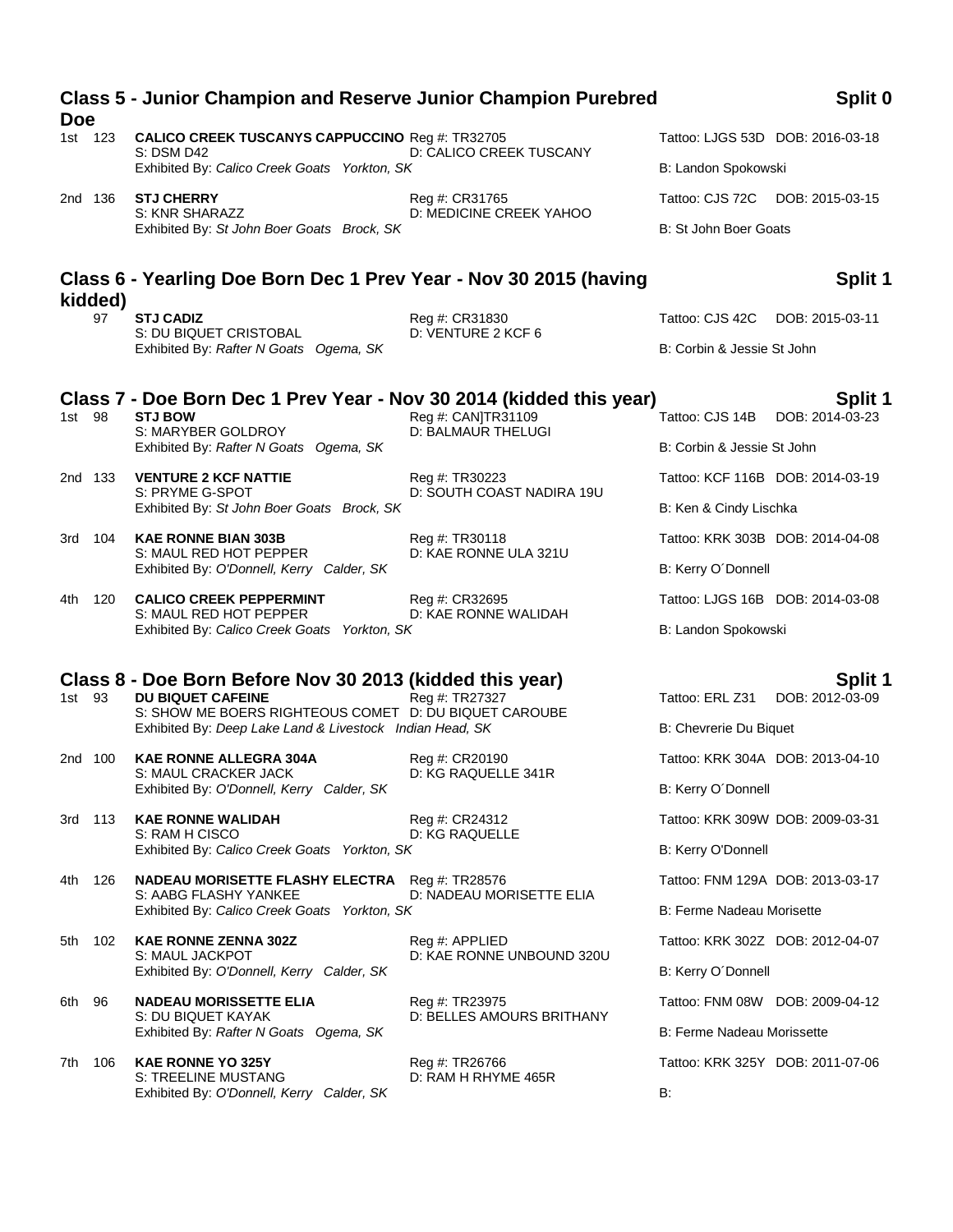| 100<br>1st | <b>KAE RONNE ALLEGRA 304A</b><br>S: MAUL CRACKER JACK                             | Reg #: CR20190<br>D: KG RAQUELLE 341R |                        | Tattoo: KRK 304A DOB: 2013-04-10 |
|------------|-----------------------------------------------------------------------------------|---------------------------------------|------------------------|----------------------------------|
|            | Exhibited By: O'Donnell, Kerry Calder, SK                                         |                                       | B: Kerry O'Donnell     |                                  |
| 2nd 93     | <b>DU BIQUET CAFEINE</b><br>S: SHOW ME BOERS RIGHTEOUS COMET D: DU BIQUET CAROUBE | Reg #: TR27327                        | Tattoo: ERL Z31        | DOB: 2012-03-09                  |
|            | Exhibited By: Deep Lake Land & Livestock Indian Head, SK                          |                                       | B: Chevrerie Du Biguet |                                  |
|            | <b>Class 10 - Grand Champion and Reserve Grand Purebred Doe</b>                   |                                       |                        | Split 0                          |
| 1st 93     | <b>DU BIQUET CAFEINE</b>                                                          | Reg #: TR27327                        | Tattoo: ERL Z31        | DOB: 2012-03-09                  |
|            |                                                                                   |                                       |                        |                                  |

S: SHOW ME BOERS RIGHTEOUS COMET D: DU BIQUET CAROUBE Exhibited By: *Deep Lake Land & Livestock Indian Head, SK* B: Chevrerie Du Biquet

2nd 100 **KAE RONNE ALLEGRA 304A** Reg #: CR20190 **Tattoo: KRK 304A DOB: 2013-04-10** CRACKER JACK D: KG RAQUELLE 341R S: MAUL CRACKER JACK Exhibited By: *O'Donnell, Kerry Calder, SK* B: Kerry O'Donnell

## **Class 9 - Senior Champion and Reserve Senior Champion Purebred Doe**

04A DOB: 2013-04-10

## **SGBA Annual Boer Goat Show - 310B Boer Goat Percentage Doe**

## **Class 11 - Junior Doe Kid Born Jun 1 - Aug 31 2016**

|         |     | Class 12 - Intermediate Doe Kid Born Mar 1- May 31 2016          |                                                         |                                  | Split 1 |
|---------|-----|------------------------------------------------------------------|---------------------------------------------------------|----------------------------------|---------|
| 1st     | 111 | <b>CALICO CREEK LYRIC</b>                                        | Reg #: APPLIED                                          | Tattoo: LJGS 89D DOB: 2016-03-19 |         |
|         |     | S: WRCK RIP CORD<br>Exhibited By: Calico Creek Goats Yorkton, SK | D: KRK 128B                                             | B: Landon Spokowski              |         |
| 2nd 109 |     | <b>KAE RONNE DESIGN 100D</b><br>S: KAE RONNE CAVALIER 500C       | Reg #: APPLIED<br>D: KAE RONNE SUSAN'S ATTITUDE<br>112A | Tattoo: KRK 100D DOB: 2016-04-02 |         |
|         |     | Exhibited By: O'Donnell, Kerry Calder, SK                        |                                                         | B: Kerry O'Donnell               |         |
| 3rd 91  |     | <b>PRYMEFARMS648D</b><br>S:                                      | Reg #: APPLIED<br>D:                                    | Tattoo: PRY648D DOB: 2016-05-15  |         |
|         |     | Exhibited By: bundy livestock Balcarres, SK                      |                                                         | B: Pryme Farms                   |         |
| 4th     | 114 | <b>CALICO CREEK DESTINY</b><br>$S:$ DSM D7                       | Reg #: GR32699<br>D: KAE RONNE AINSLEY                  | Tattoo: LJGS 12D DOB: 2016-03-12 |         |
|         |     | Exhibited By: Calico Creek Goats Yorkton, SK                     |                                                         | B: Landon Spokowski              |         |
| 5th     | 121 | <b>CALICO CREEK SAMBUCA</b><br>S:                                | Reg #: GR32708<br>D: CALICO CREEK NIGHT THIEF           | Tattoo: LJGS 90D DOB: 2016-03-19 |         |
|         |     | Exhibited By: Calico Creek Goats Yorkton, SK                     |                                                         | B: Landon Spokowski              |         |
|         | 103 | <b>KAE RONNE DIVERSITY 107D</b><br>S: MAUL KLASSY KAT            | Reg #: APPLIED<br>D: KAE RONNE BITTERSWEET 132B         | Tattoo: KRK 107D DOB: 2016-04-13 |         |
|         |     | Exhibited By: O'Donnell, Kerry Calder, SK                        |                                                         | B: Kerry O'Donnell               |         |
|         |     | Class 13 - Senior Doe Kid Born Dec 1 Prev Year - Feb 28 2016     |                                                         |                                  |         |
|         |     |                                                                  |                                                         |                                  |         |

## **Class 14 - Yearling Doe Born Dec 1 Prev Year - Nov 30 2015 (not having kidded) 1st 135 Reg #: GR31835 Tattoo: COTTON CANDR**

|  | 1st 135 <b>STJ COTTON CANDY</b>            | Reg #: GR31835    | Tattoo: CJS 63C DO    |
|--|--------------------------------------------|-------------------|-----------------------|
|  | S: DU BIQUET CRISTOBAL                     | D: BALMAUR TAMARA |                       |
|  | Exhibited By: St John Boer Goats Brock, SK |                   | B: St John Boer Goats |

2nd 131 **STJ CHAMOMILE** Reg #: GR31761 Tattoo: CISS 55 Tattoo: CHAMOMILE Reg #: GR31761 Tattoo: CJS 55: KNR SHARAZZ D: BALMAUR FIONA Exhibited By: St John Boer Goats Brock, SK B: St John Boer Goats B: St John Boer Goats B: St John Boer Goats B

3rd 105 **KAE RONNE CAMEO 124C** Reg #: GR31586 Tattoo: KRG 124C DOB: 2015-04-2121-2015-04-2121-2121-2015-04-2121-2015-04-2121-2121-2015-04-2015-04-2121-2015-04-2121-2015-04-2121-2121-2121-2015-04-2121-2015-04-2015-04-2121-2 S: MAUL KLASSY KAT D: KAE RONNE YARA 139Y Exhibited By: *O'Donnell, Kerry Calder, SK* B:

## **Split 1**

|                      | attoo: CJS 63C DOB: 2015-03-14  |
|----------------------|---------------------------------|
| : St John Boer Goats |                                 |
|                      | attoo: CJS 55C DOB: 2015-03-12  |
| : St John Boer Goats |                                 |
|                      | attoo: KRK 124C DOB: 2015-04-21 |
|                      |                                 |

## **Split 0**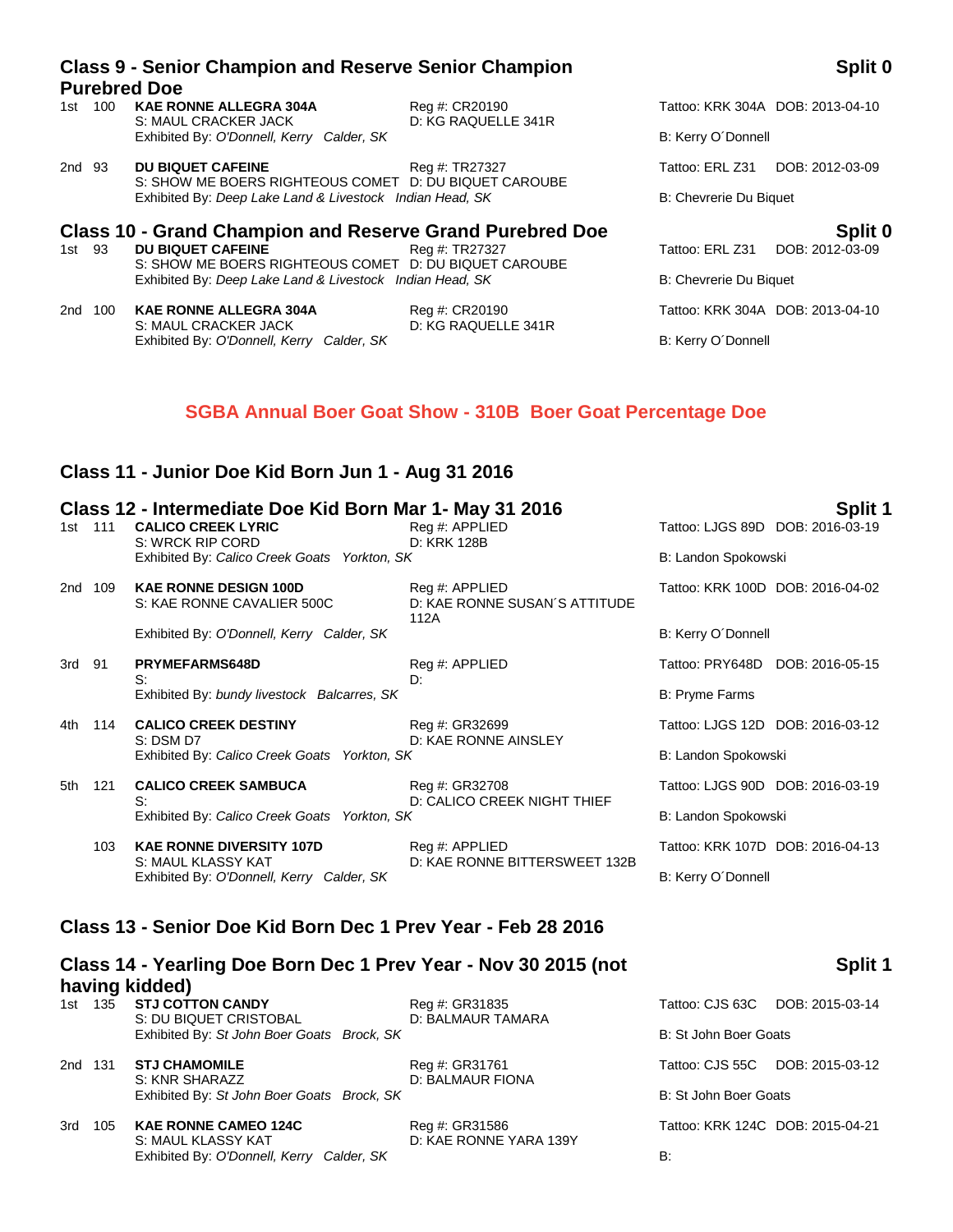| 2nd 111 | <b>CALICO CREEK LYRIC</b><br>S: WRCK RIP CORD                          | Reg #: APPLIED<br>D: KRK 128B                                              |                     | Tattoo: LJGS 89D DOB: 2016-03-19 |
|---------|------------------------------------------------------------------------|----------------------------------------------------------------------------|---------------------|----------------------------------|
|         | Exhibited By: Calico Creek Goats Yorkton, SK                           |                                                                            | B: Landon Spokowski |                                  |
|         |                                                                        | Class 16 - Yearling Doe Born Dec 1 Prev Year - Nov 30 2015 (having kidded) |                     |                                  |
| year)   |                                                                        | Class 17 - Doe Born Dec 1 Prev Year - Nov 30 2014 (kidded this             |                     | Split 1                          |
| 1st 112 | <b>CALICO CREEK HOT PEPPER</b>                                         | Reg #: GR30424                                                             |                     | Tattoo: LJGS 21B DOB: 2014-03-11 |
|         | S: MAUL RED HOT PEPPER<br>Exhibited By: Calico Creek Goats Yorkton, SK | D: CALICO CREEK CRUNCHIE                                                   | B: Landon Spokowski |                                  |
|         | Class 18 - Doe Born Before Nov 30 2013 (kidded this year)              |                                                                            |                     | Split 1                          |
|         | 1st 118 CALICO CREEK LATISHA                                           | Reg #: GR27285                                                             |                     | Tattoo: LJGS 79Y DOB: 2011-04-09 |

# **Class 15 - Junior Champion and Reserve Junior Champion**

1st 135 **STJ COTTON CANDY** Reg #: GR31835 Tattoo: CJS 63C DOB: 2015-03-14<br>S: DU BIQUET CRISTOBAL D: BALMAUR TAMARA S: DU BIQUET CRISTOBAL Exhibited By: St John Boer Goats Brock, SK B: St John Boer Goats B: St John Boer Goats

S: 3MB BLASTER D: CALICO CREEK LATOYA Exhibited By: *Calico Creek Goats Yorkton, SK* B: Landon Spokowski

2nd 110 **CALICO CREEK SUDS** Reg #: GR27298 Tattoo: LJGS 45Z DOB: 2012-03-22 S: EVERMOOR MCFIESTY D: CALICO CREEK BUBBLES Exhibited By: *Calico Creek Goats Yorkton, SK* B: Landon Spokowski

3rd 125 **CALICO CREEK KELSEY** Reg #: GR23707 Tattoo: LJGS 11W DOB: 2009-02-23 S: NIKADO CAVALRY D: CALICO CREEK NEMO Exhibited By: *Calico Creek Goats Yorkton, SK* B: Landon Spokowski

## **Class 19 - Senior Champion and Reserve Senior Champion Percentage Doe**

1st 118 **CALICO CREEK LATISHA** Reg #: GR27285 Tattoo: LJGS 79Y DOB: 2011-04-09 S: 3MB BLASTER D: CALICO CREEK LATOYA Exhibited By: *Calico Creek Goats Yorkton, SK* B: Landon Spokowski

2nd 110 **CALICO CREEK SUDS** Reg #: GR27298 Tattoo: LJGS 45Z DOB: 2012-03-22 S: EVERMOOR MCFIESTY D: CALICO CREEK BUBBLES Exhibited By: *Calico Creek Goats Yorkton, SK* B: Landon Spokowski

## **Class 20 - Grand Champion and Reserve Grand Champion Percentage Doe**<br>1st 135 STJ COTTON CANDY

S: DU BIQUET CRISTOBAL Exhibited By: *St John Boer Goats Brock, SK* B: St John Boer Goats Brock, SK B: St John Boer Goats

2nd 111 **CALICO CREEK LYRIC** Reg #: APPLIED Tattoo: LJGS 89D DOB: 2016-03-19 S: WRCK RIP CORD D: KRK 128B Exhibited By: *Calico Creek Goats Yorkton, SK* B: Landon Spokowski

# **Percentage Doe**

## **Split 0**

## **Split 0**

1st 135 **Reg #: GR31835** Tattoo: CJS 63C DOB: 2015-03-14<br>
D: BALMAUR TAMARA

## **Pens of Three Registered Does - 310C Boer Goat Pens Of Three Registered Does**

**Class 21 - Pen of 3 Doe Kids born Apr 2 - June 15, 2016**

## **Split 0**